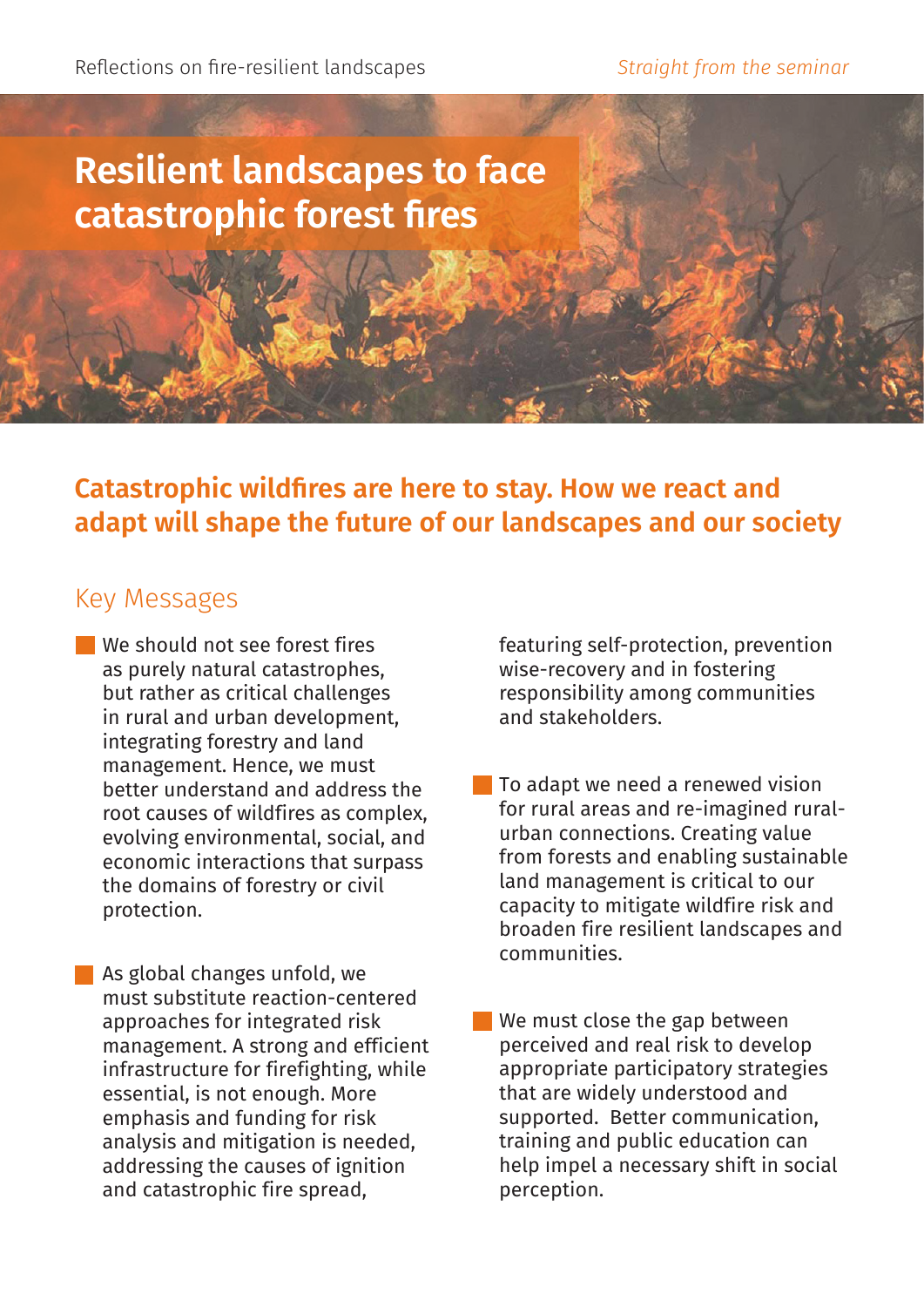### Understand the root causes of wildfires

Deep social, economic and environmental drivers fuel the increased frequency and deadly intensity of catastrophic wildfires. Climate change is expanding high risk areas, extending high risk seasons and increasing the potential severity of wildfire in many regions across the globe. Social change leads to rural abandonment and forest expansion while urbanisation patterns extend the urban wildland interface, putting people and infrastructure at risk.

- $\blacksquare$  The fossil-based economy is co-responsible for various global changes that exacerbate the risk of wildfires, such as climate change, rural abandonment, forest expansion and accumulation of biomass across the landscape.
- Most wildfires in Europe are started by people using fire as part of their traditional toolbox for vegetation management, which has not been adapted to a new context where any miscalculation, accident or negligence can lead to catastrophic consequences.
- **Efficient suppression policies, which are able to control most wildfires before they** reach a meaningful size, further contribute to fuel accumulation, creating a higher risk for large, uncontrolled future fire events.

#### Be prepared to face extreme fire events

In Europe, a reduced number of fires that escape early suppression efforts are responsible for the majority of wildfire damage and often have life-changing impacts in affected communities. Mitigating these risks requires revisiting current knowledge and risk management procedures.

- $\blacksquare$  As global changes unfold, we must also be prepared to adapt our ways of dealing with wildfires. Research is needed for better prediction of fire behaviour and extreme wildfire vulnerability under a changing climate and in biogeographic regions that face new realities of fire risk.
- The effectiveness of current wildland-urban interface management approaches should be revisited. Improved coordination between institutions is also necessary to foster clear responsibility and stewardship models for local stakeholders and communities. Defined responsibilities, incentives and disincentives are required for risk mitigation across sectors and stakeholders, from landowners to city planners, construction companies and insurers.
- $\blacksquare$  With rising suppression costs, resource mutualisation and the efficiency of suppression activities become increasingly relevant. There is a need to share expensive firefighting equipment across countries, to advance knowledge sharing, cross-training, common risk assessments and planning procedures. To increase efficiency, more emphasis could be placed on documenting and analysing the economics of wildfire suppression and other mitigation options.